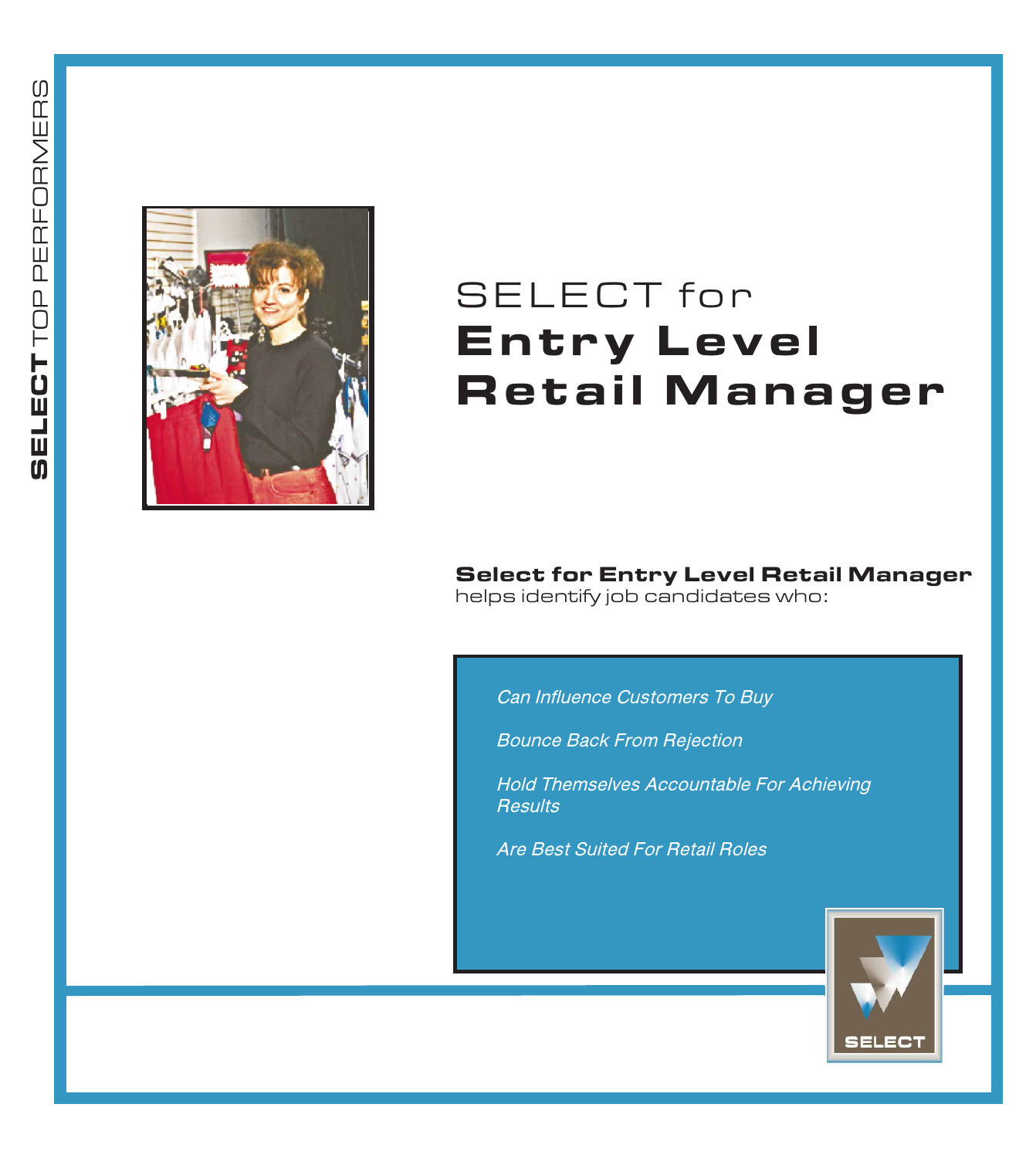#### SELECT for Entry Level Retail Manager



#### IDENTIFY

cooperative and productive retail sales associates

- Department Manager
- Assistant Store Manager
- **Manager Trainee**
- Store Manager

# The Survey is....

**Simple** to administer and score

Short (20 minute administration time)

#### Internet Testing and Scoring

Can be customized and validated for your organization

Generates structured interview and job task responses



*Employee Selection & Development, Inc. 11937 Whistling Way, Bradenton, FL 34202 Ph: 800-947-5678 Fax: 941-752-9384 Website: www.employeeselect.com Email: president@employeeselect.com*

#### Organization & Attention to Detail Organize work & attend to the

details

Frustration Tolerance Remain Emotionally Positive in Spite of Frustration

Leadership Inclination to lead other

Integrity Strong work ethic



#### MEASURES

Positive Sales

Positive attitude about the

Persuasiveness Persuade, Influence customers & associates

Good Judgement Factual, Objective Thinking

Attitude

customer & sales

Energy Level Activity level;action orientation

key dimensions of the entry level retail manager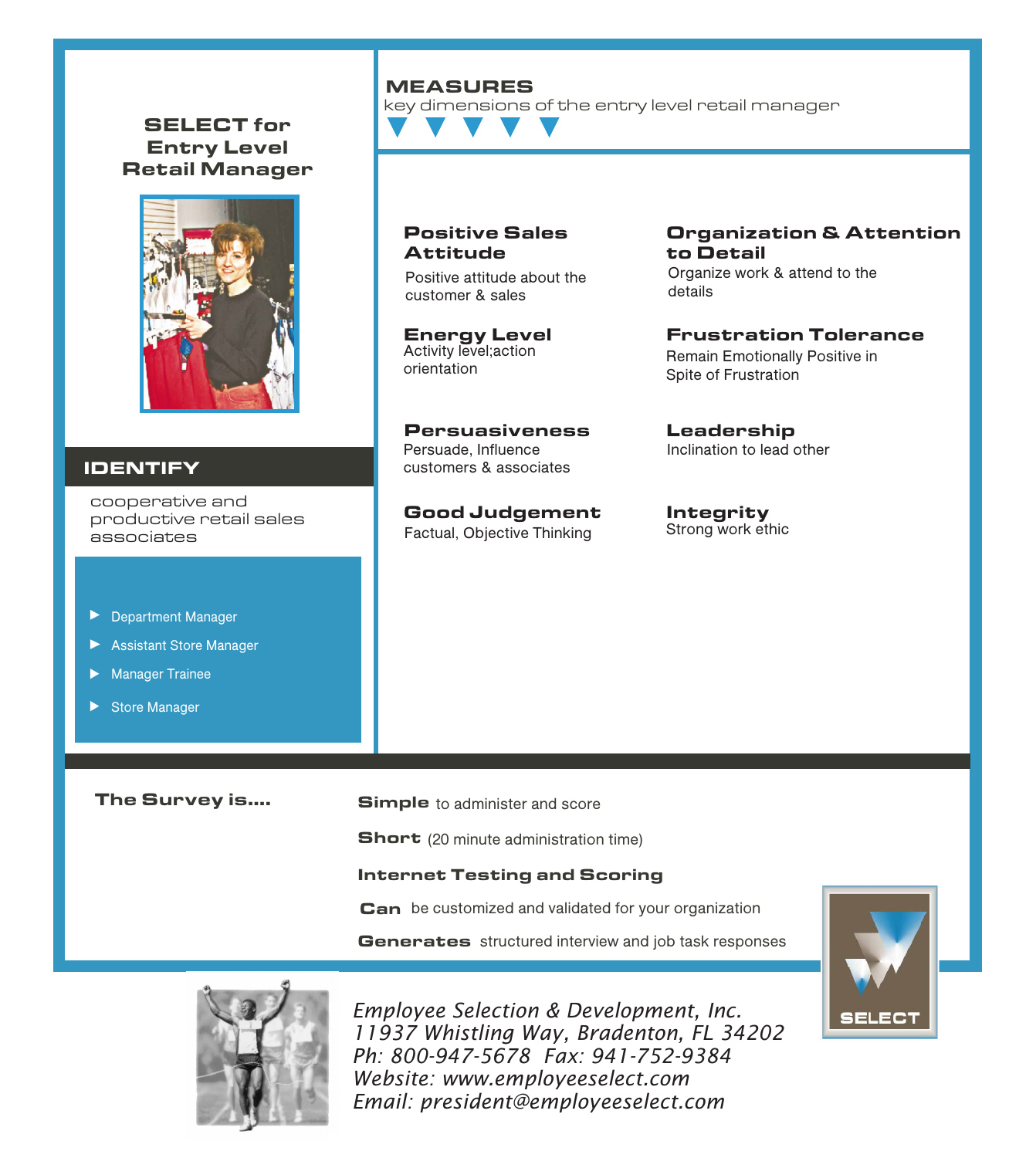Rsmw r i m cpb n



# **SELECT for Entry Level Retail Managers**

Copyright © 1995, 1997, 1999, Bigby, Havis & Associates, Inc. All rights reserved.

#### **Survey Results for: Suzanne Example**

# **ID:** 387760089

**Organization:** Quick Stores **Corporate:** HR **Zone:** Zone One **District:** District I Store: Store\_Mgr\_I

**Test Date:** 4/10/00 4:19:31 PM



# **This Report Is Confidential**

- $\bullet$  Lock it up
- Don't leave it out
- $\bullet$  Don't show it to the candidate



### **Use This Report To Make Good Decisions**

- $\bullet$  Retest or avoid candidates with Invalid results
- Avoid candidates with Avoid scores
- Use interview probes and other report information to evaluate Okay and Good candidates
- l Combine information from all sources (test, interview, references, etc.) to make a final decision

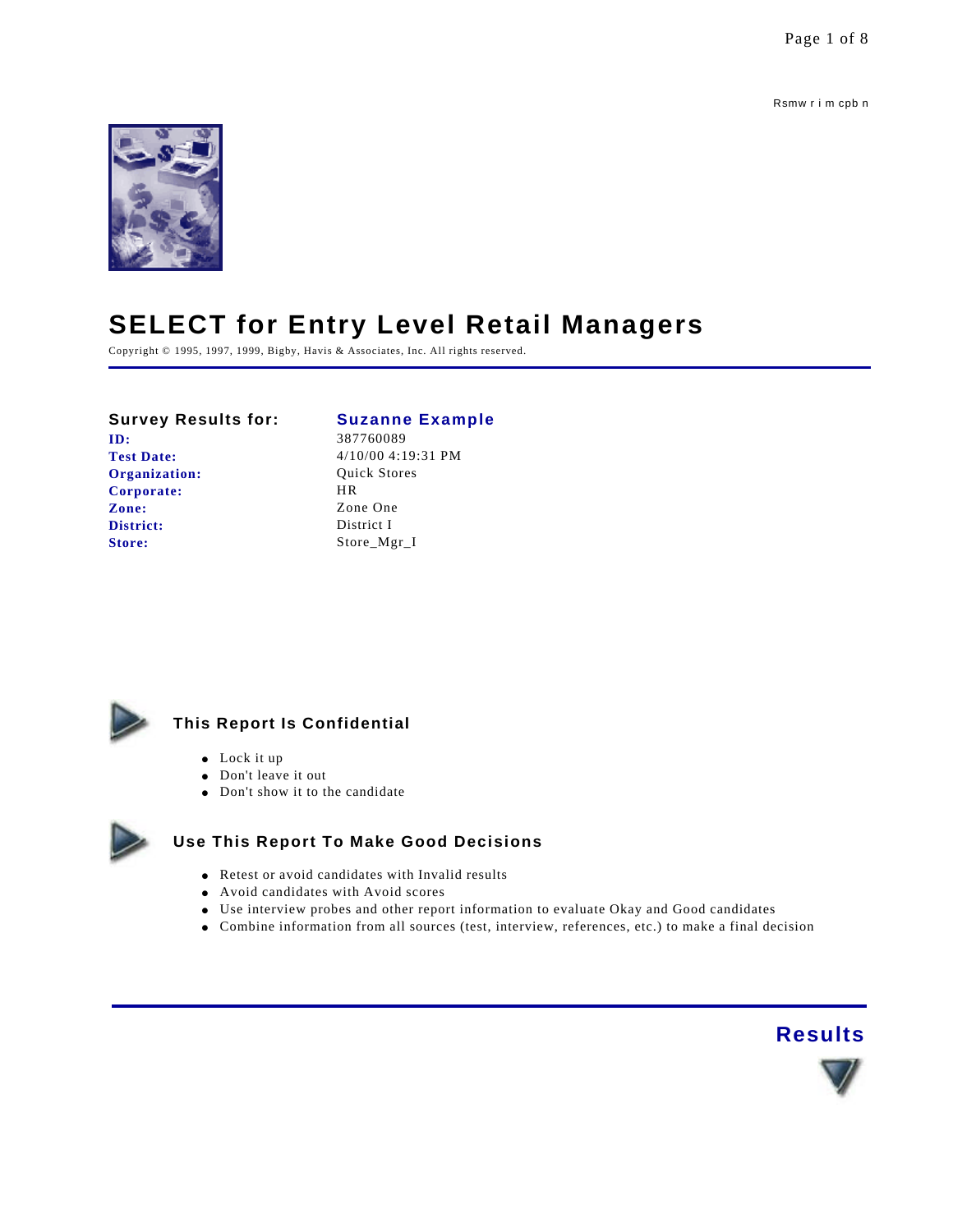#### **Random Response:**

A check for random responding. If Invalid, the candidate could not or did not read the test well enough to avoid responding randomly, and these results should not be used.

| Random Response: Valid Invalid I |  |
|----------------------------------|--|
|                                  |  |

#### **Integrity Index:**

A measure of the candidate's attitudes about personal integrity and work ethic.

|             | Avoid   | Okay     | Good      |
|-------------|---------|----------|-----------|
| Score:<br>6 |         |          |           |
|             | $0 - 7$ | $8 - 11$ | $12 - 14$ |

### **Retail Math Score:**

A measure of retail math and basic numerical reasoning skills.

|              | <b>Needs Training</b> | Okay      |
|--------------|-----------------------|-----------|
| Score:<br>30 |                       |           |
|              | $0 - 21$              | $22 - 30$ |

# **Performance Index:**

A measure of the traits associated with successful performance in this job.

|              | Avoid    | Okay      | Good      | <b>Better</b> |
|--------------|----------|-----------|-----------|---------------|
| Score:<br>53 |          |           |           |               |
|              | $0 - 50$ | $51 - 54$ | $55 - 59$ | 60-67         |

# **Details**



| <b>Subscale</b>                                                                  | Okay | Flag* |
|----------------------------------------------------------------------------------|------|-------|
| <b>Positive Sales Attitude</b><br>(positive attitude about the customer & sales) |      | х     |
| Leadership<br>(inclination to lead others)                                       |      | x     |
| <b>Persuasiveness</b><br>(persuade, influence customers & associates)            | x    |       |
| Energy<br>(activity level; action orientation)                                   | x    |       |
| <b>Good Judgment</b>                                                             | X    |       |

## **Performance Sub-scale Analysis:**

The table presents the candidate's scores for each sub-scale of the Performance Index.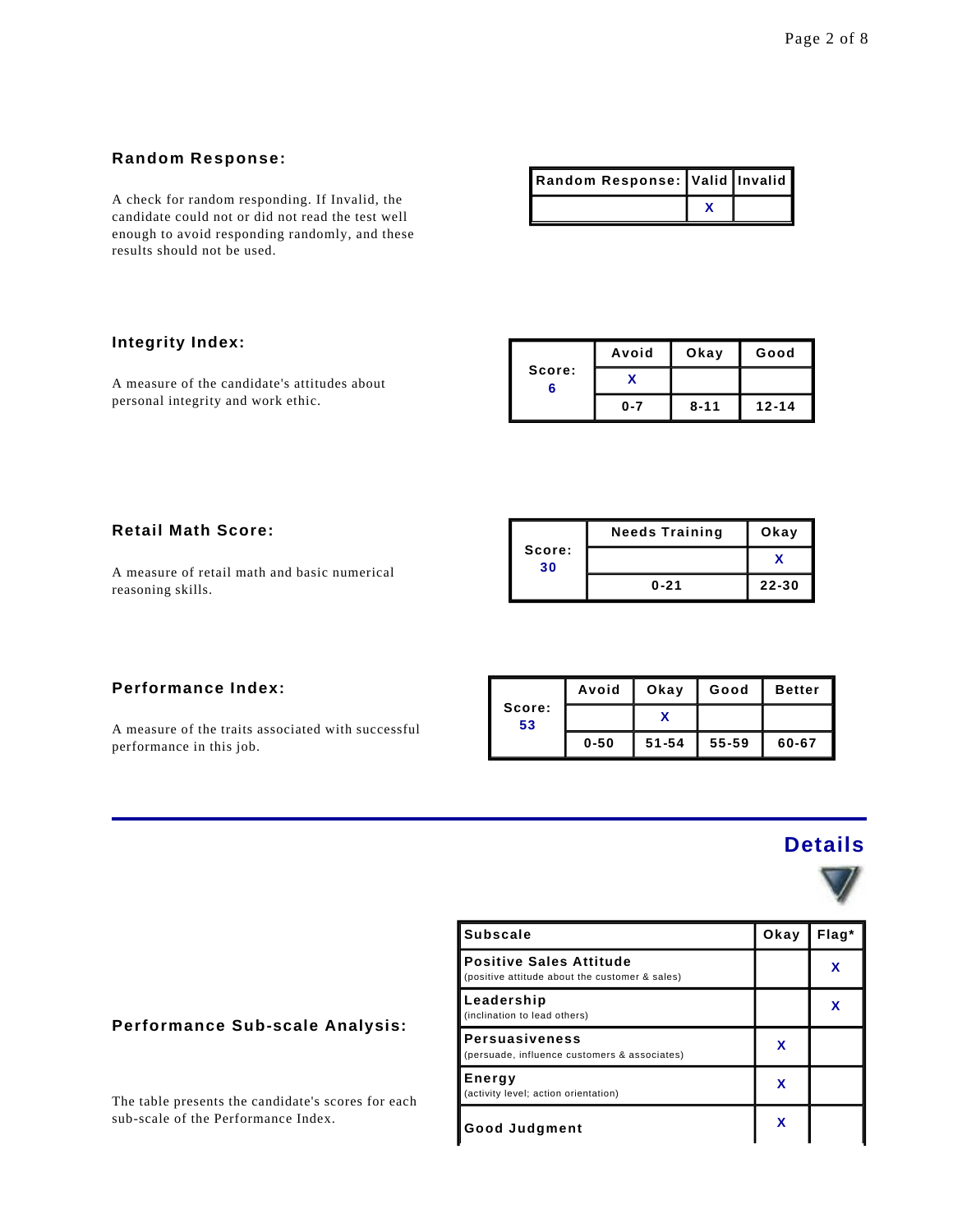Flagged areas should be probed in the interview.

| (factual, objective thinking)                                                          |   |  |
|----------------------------------------------------------------------------------------|---|--|
| Organization & Attention to Detail<br>(organize work & attend to the details)          | х |  |
| <b>IFrustration Tolerance</b><br>(remain emotionally positive in spite of frustration) | х |  |
| *If flagged, see interview probe suggestion(s) in later section.                       |   |  |

#### **Job Task Responses:**

| How much experience do you have                                                                                                                                                              | None | Minimal     | Moderate | Extensive    |  |
|----------------------------------------------------------------------------------------------------------------------------------------------------------------------------------------------|------|-------------|----------|--------------|--|
| Hiring new associates?                                                                                                                                                                       |      |             | X        |              |  |
| Disciplining associates?                                                                                                                                                                     |      |             | X        |              |  |
| <b>Firing associates?</b>                                                                                                                                                                    |      | X           |          |              |  |
| Setting work schedules?                                                                                                                                                                      |      |             | X        |              |  |
| Implementing sales promotions?                                                                                                                                                               |      | $\mathbf x$ |          |              |  |
| Setting sales goals?                                                                                                                                                                         |      | X           |          |              |  |
| <b>Shopping the competition?</b>                                                                                                                                                             |      | $\mathbf x$ |          |              |  |
| Doing direct sales?                                                                                                                                                                          |      |             |          | $\mathbf x$  |  |
| Coaching others to sell?                                                                                                                                                                     |      | X           |          |              |  |
| <b>Managing inventory?</b>                                                                                                                                                                   |      |             | X        |              |  |
| Handling customer complaints?                                                                                                                                                                |      |             | X        |              |  |
| Maintaining store appearance?                                                                                                                                                                |      |             |          | $\mathbf{x}$ |  |
| Designing store displays?                                                                                                                                                                    |      | X           |          |              |  |
| The table above reports the candidate's stated experience with a number of common retail<br>management tasks. If he/she has moderate or extensive experience in an area, you may want to ask |      |             |          |              |  |

for more specific information during the interview.

# **Counterproductive Behaviors**

*(This candidate had no undesirable responses to any of the counterproductive questions.)*



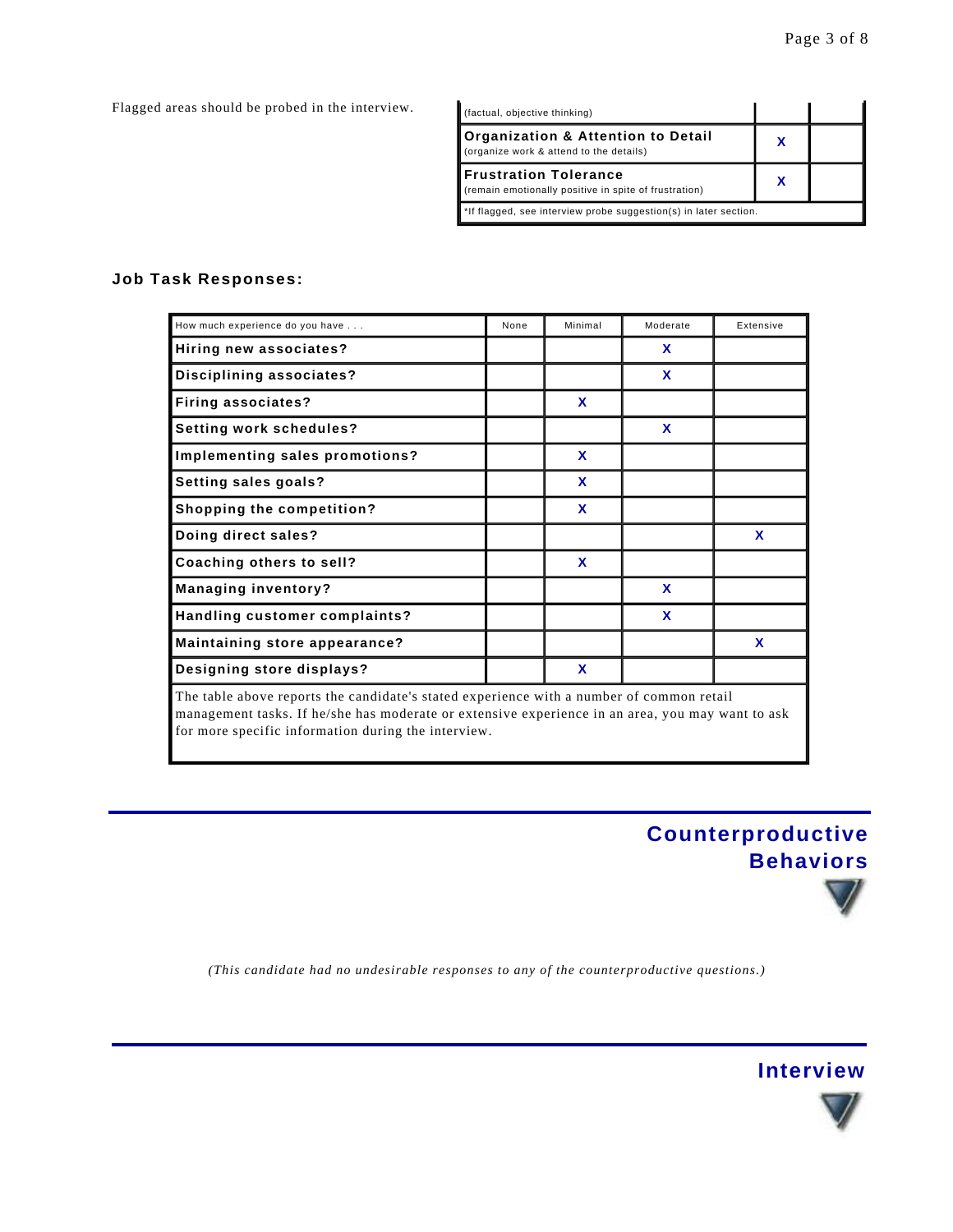#### **Preparation:**

- Review the application form
- Review the SELECT test results

#### **STEP 1: Open the Interview**

Hello, my name is \_\_\_\_\_\_\_\_\_\_\_ and I'm the \_\_\_\_\_\_\_\_\_\_\_\_\_ (your position). We're glad that you are interested in this position. The purpose of this interview is to learn more about you and your work experiences. I will be asking you some questions about your likes and dislikes, your goals, etc. You will probably see me jotting down some notes -- that's to help me remember better what you said after the interview is over. There are no correct or incorrect answers, what we want is to learn more about you. At the end, I'll leave some time to answer any questions you might have. If you are ready, we can begin.

#### **STEP 2: Review the Application and Investigate Potential Problem Areas**

- \_\_All blanks completed? \_\_\_\_\_\_\_\_\_\_\_\_\_\_\_\_\_\_\_\_\_\_Employment gaps?
- 
- 
- 

- \_\_\_Application signed? \_\_\_Extremely high or low earnings?
- \_\_\_Several jobs in the last 2 years? \_\_\_Earnings show progress?
- $\_\_$ Vague reasons for leaving job(s)?  $\_\_$ Can complete all essential functions?

#### *Example Questions:*

I see that you were unemployed from \_\_\_\_\_to \_\_\_\_\_. Please tell me about this period of unemployment.

I see that you left your previous employer for personal reasons. Would you explain further?

I noticed that you have changed jobs frequently in the recent past. Why?

#### **STEP 3: Review SELECT Flags and Begin In-depth Questions**

While asking the following interview questions, be sure to listen and probe in the following areas highlighted by SELECT:

- **.** Questionable Ethics/Integrity
- Negative Sales Attitude
- Low Leadership Inclination

**1.** Tell me about your responsibilities in your previous jobs. Which did you like most and why? Also, which did you like the least and why? *(Listen for likes and dislikes that may or may not fit this job.)*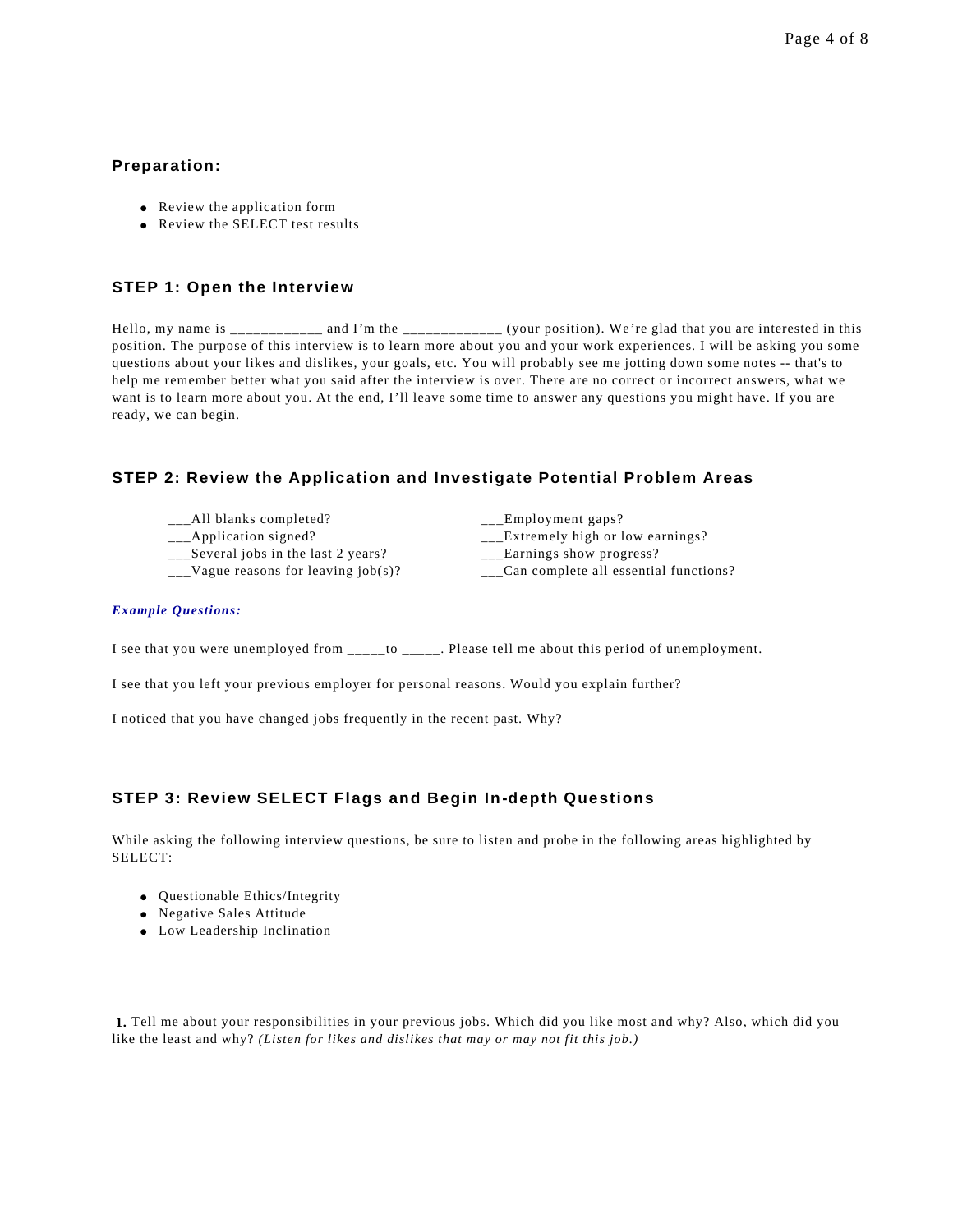**2.** Have you ever worked in a sales job? How were you paid (e.g., hourly, commission, etc.)? How well did you do? *(Probe for level of success in sales and compensation experience.)*

**3.** Have you worked late hours or weekends in previous jobs? For how long? How did (would) you feel about working these hours? *(Listen for willingness.)*

**4.** Have you ever trained others to sell? What did you emphasize? *(Listen for ability to train and sales knowledge.)*

**5.** Tell me about a time when you were working on something and everything you tried seemed to be resisted or blocked. What things blocked your way? How did you get around them? *(Listen for persistence and an ability to accomplish difficult things.)*

**6.** Describe an experience in the past when you found it appropriate to ignore a company policy or procedure. What did you do and why? *(Did he show good judgment? Willingness to follow policy?)*

**7.** As a manager, what tasks should you delegate and what tasks should you do yourself? *(Listen for a balance between willingness to do the work himself and an ability to ask others to do the work.)*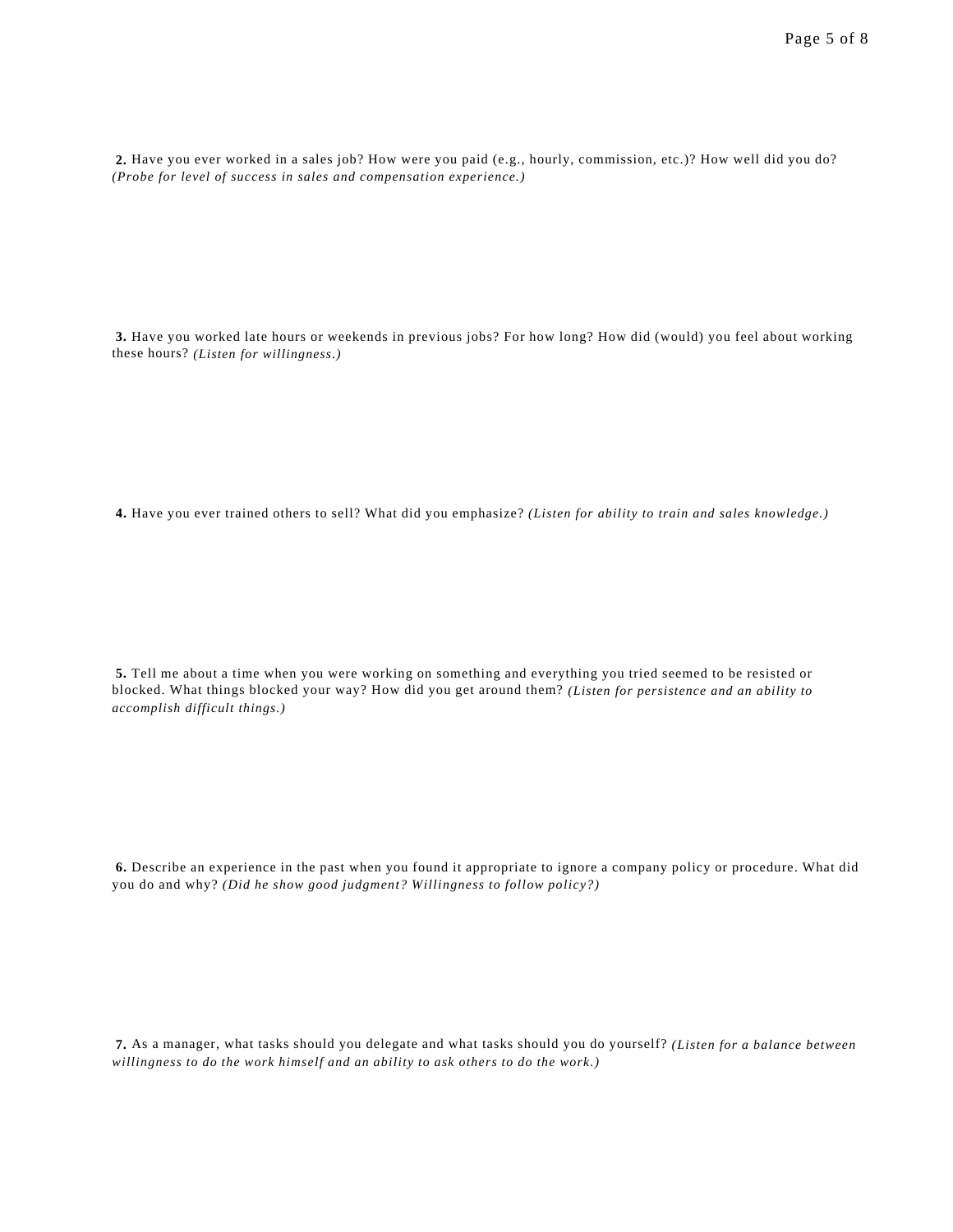**8.** Have you been responsible for hiring new employees in your past job(s)? What do you (would you) look for when hiring someone? *(Listen for a practical, sensible approach and good judgment about people.)*

**9.** Have you ever been in a situation where you had to tell someone they were performing poorly? What happened and what was the outcome? *(Listen for the courage to supervise and good judgment about people.)*

**10.** What would be sufficient reason to fire an associate? What would you say to him? How difficult would it be for you to do? *(Listen for good judgment.)*

**11.** Think about the last time that you received a customer complaint. What was the feedback and how did you respond? *(Listen for openness, tact and the ability to handle the customer.)*

*If you are still concerned about the Performance Flag areas, here are some additional questions to ask:*

*Questionable Ethics/Integrity:* Tell me how you would deal with an employee who stole a small item or who covered up a minor mistake. (Listen for an inclination to bend rules or adjust the truth for himself/herself or to accept less than honest behavior from others.) Describe what it was like working for your previous employers. How did those companies treat their employees? (Listen for a tendency to view companies as taking advantage of people.)

*Negative Sales Attitude:* Describe the pluses and minuses of a sales job. What do you like about sales jobs? What do you not like? (Listen for suggestions that the candidate may have a defensive or negative attitude, especially about helping or doing things for customers or other people.)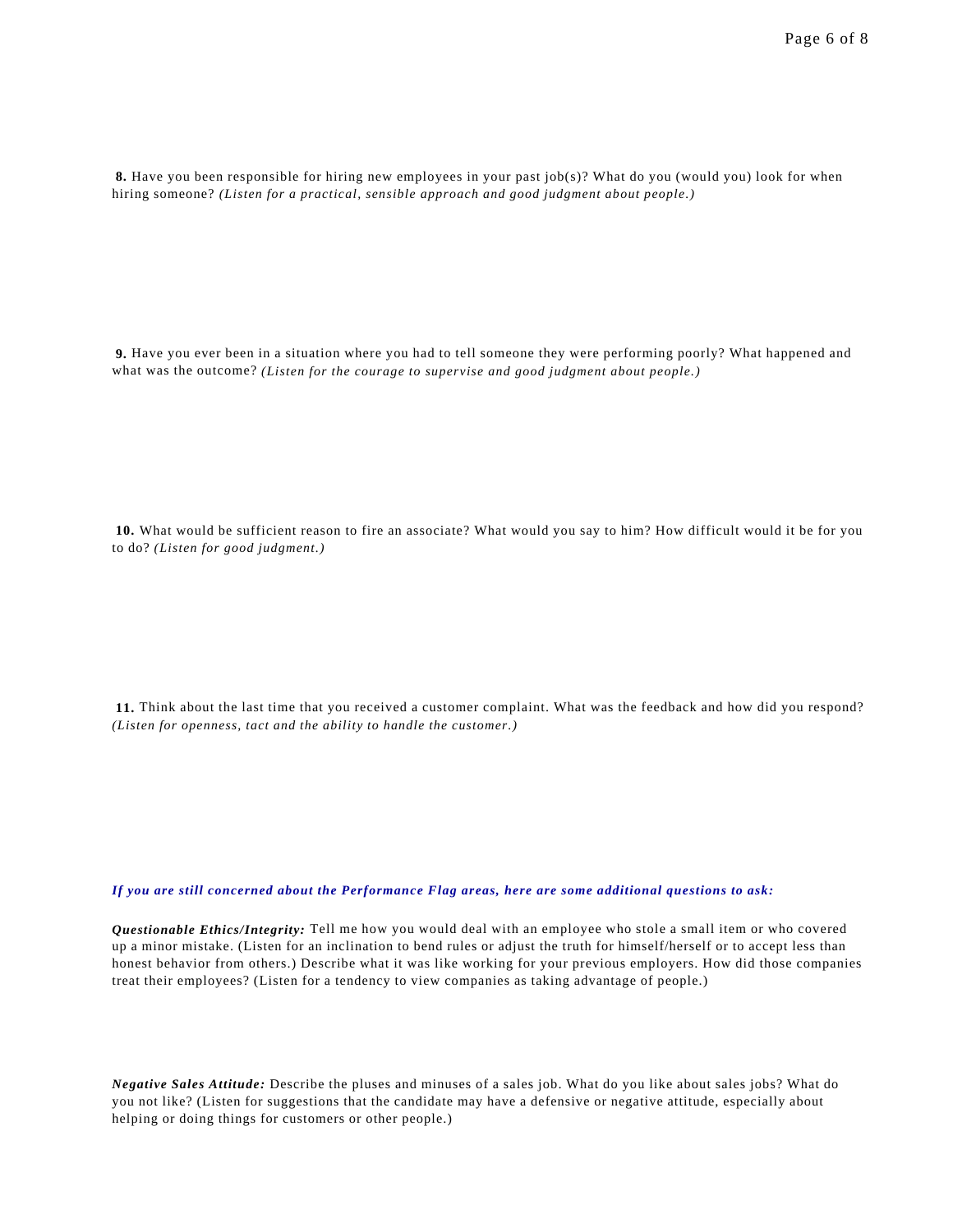*Low Leadership Inclination:* Tell me about jobs or situations in which you were placed in a position of leadership. What are your strengths in these types of roles? Your weaknesses? (Listen for a comfort with and willingness to lead a small group.)

#### **STEP 4: Conclude the Interview**

Those are all the questions that I have for you. I appreciate the time that you have given to me. Is there anything that you would like to ask me?

#### **STEP 5: Make the Hiring Decision**

- Resist the temptation to hire someone just because you need to fill the job. You are likely to pay for a hiring mistake both in money and time.
- Focus on how well the candidate fits the demands of the job, not how much you like the candidate's personality or how much you have in common with the candidate.
- l The selection process is designed as an aid to the well-reasoned judgment of a hiring manager, not a replacement for this judgment. In the end, every hiring decision is a judgment call. Use the tools provided in this process to inform your decision, not make it for you.

| Use the following checklist to guide your decision. Please indicate your recommendation and<br>write your comments in the appropriate Recommendation box. In addition, write your initials in<br>the Initials column. |                |                       |                         |                 |
|-----------------------------------------------------------------------------------------------------------------------------------------------------------------------------------------------------------------------|----------------|-----------------------|-------------------------|-----------------|
| <b>Actions</b>                                                                                                                                                                                                        |                | <b>Recommendation</b> |                         | <b>Initials</b> |
| <b>Review Application</b>                                                                                                                                                                                             | Not Acceptable | Some Reservations     | <b>Consider Further</b> |                 |
| Prescreen (Optional)                                                                                                                                                                                                  | Not Acceptable | Some Reservations     | <b>Consider Further</b> |                 |
| <b>Test Candidate &amp; Review the</b><br><b>SELECT Report</b>                                                                                                                                                        | Not Acceptable | Some Reservations     | Consider Further        |                 |
| <b>Behavioral Interview</b>                                                                                                                                                                                           | Not Acceptable | Some Reservations     | Acceptable              |                 |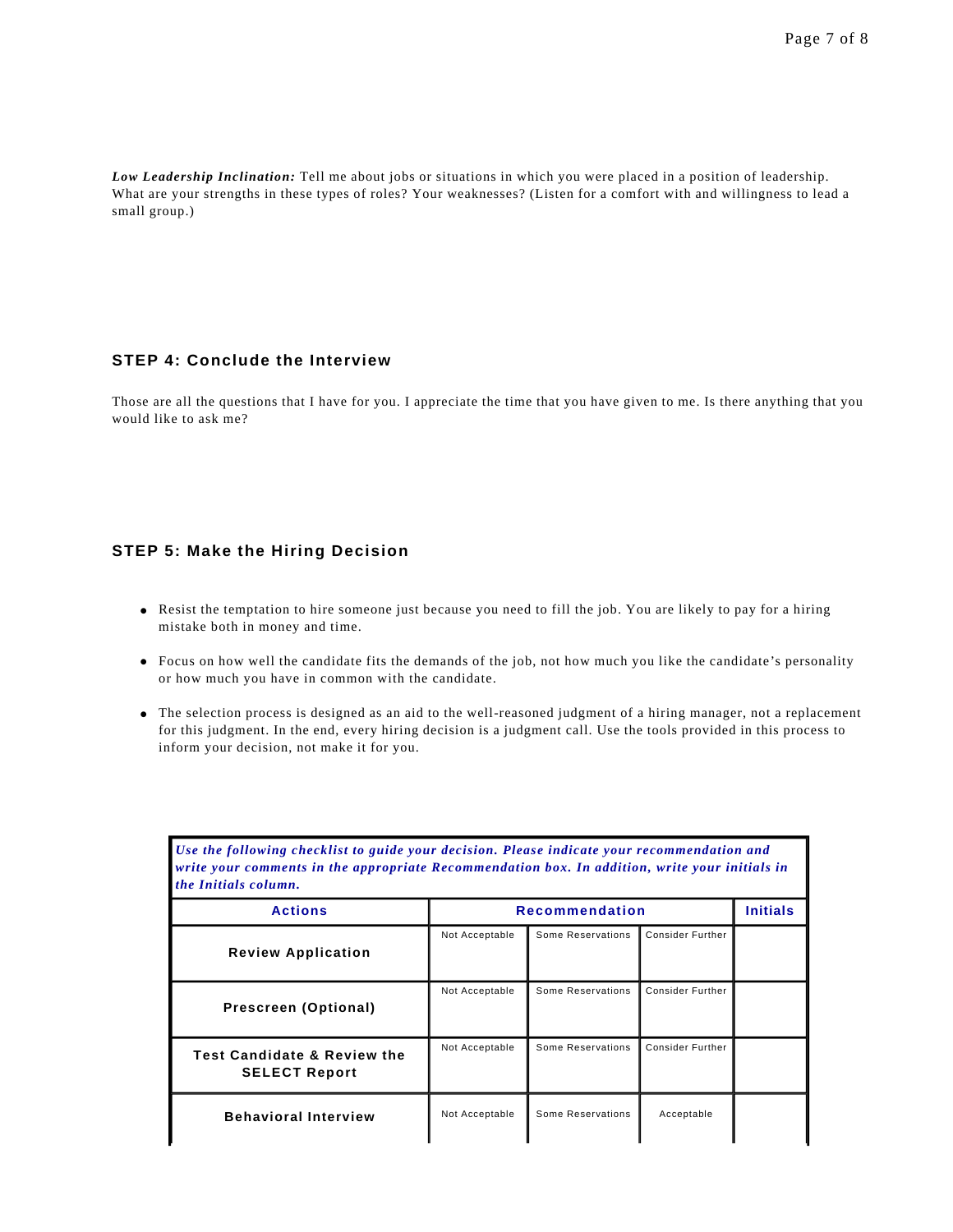| <b>Reference Checks (Optional)</b>    | Not Acceptable       | Some Reservations      | Acceptable |  |
|---------------------------------------|----------------------|------------------------|------------|--|
| <b>Background Check (Optional)</b>    | Not Acceptable       | Some Reservations      | Acceptable |  |
| Decide                                | Do Not Make<br>Offer | Eligible At Later Date | Make Offer |  |
| <b>Drug/Medical Screen (Optional)</b> | Fail                 |                        | Pass       |  |

Copyright © 1995, 1997, 1999, Bigby, Havis & Associates, Inc. All rights reserved.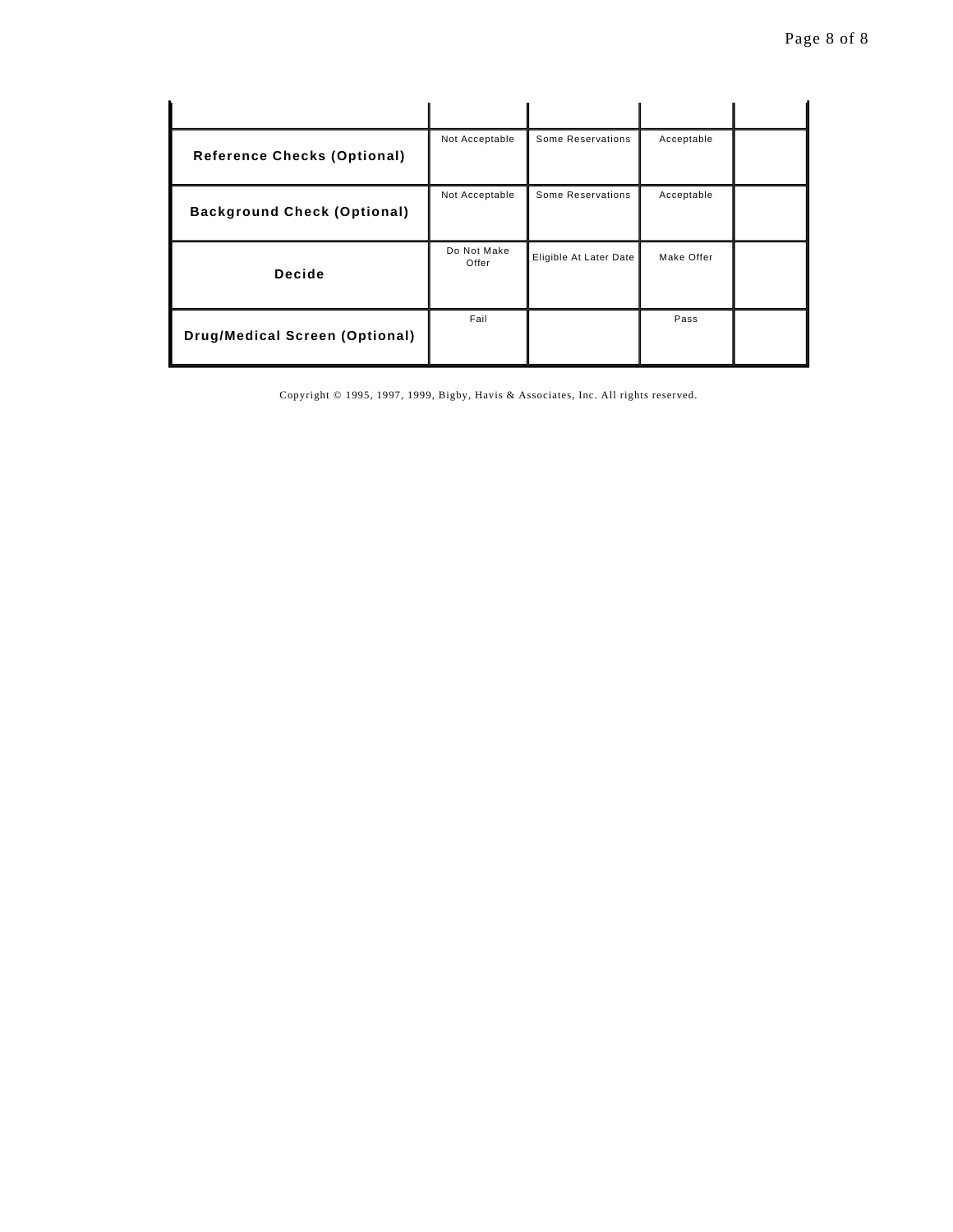Page 1 of 8

Rsaw r i m cpb n



# **SELECT for Retail Sales Associates**

Copyright © 1995, 1997, 1999, 2000, Bigby, Havis & Associates, Inc. All rights reserved.

#### **Survey Results for: Christine Example ID: Test Date:** 6/6/00 2:36:51 PM **Organization:** Retail Stores



# **This Report Is Confidential**

- $\bullet$  Lock it up
- Don't leave it out
- Don't show it to the candidate



# **Use This Report To Make Good Decisions**

- Retest or avoid candidates with Invalid results
- Avoid candidates with Avoid scores
- Use interview probes and other report information to evaluate Okay, Good or Better candidates
- l Combine information from all sources (survey, interview, references, etc.) to make a final decision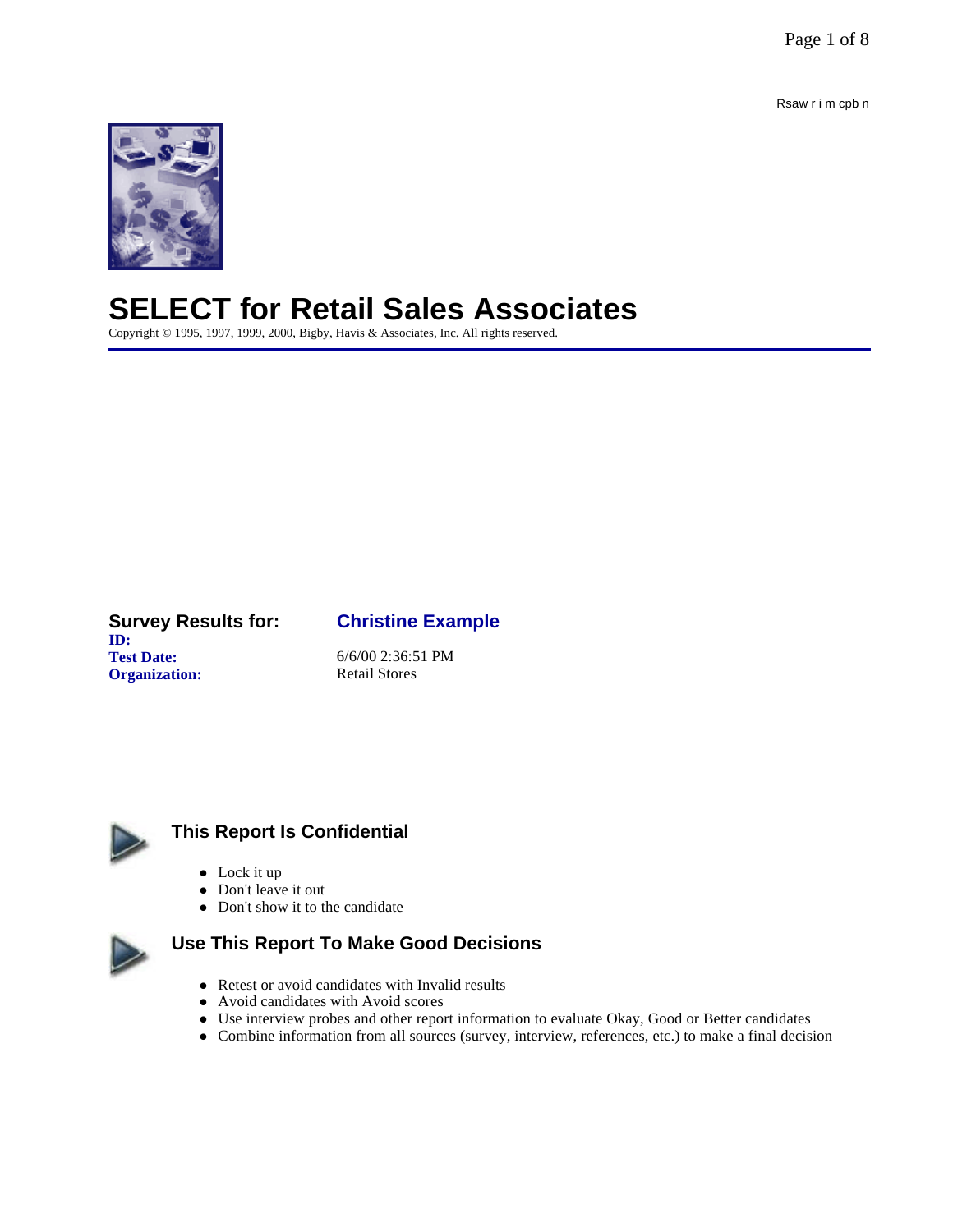

# **Random Response:**

A check for random responding. If Invalid, the candidate could not or did not read the test well enough to avoid responding randomly, and these results should not be used.

| Random Response:   Valid   Invalid |  |
|------------------------------------|--|
|                                    |  |

# **Integrity Index:**

A measure of the candidate's attitudes about personal integrity and work ethic.

|              | Avoid | Okay     | Good      |
|--------------|-------|----------|-----------|
| Score:<br>13 |       |          |           |
|              | 0-8   | $9 - 11$ | $12 - 13$ |

# **Retail Math Score:**

A measure of retail math and basic numerical reasoning skills.

|              | <b>Needs Training</b> | Okay     |
|--------------|-----------------------|----------|
| Score:<br>11 |                       |          |
|              | $0 - 8$               | $9 - 14$ |

# **Performance Index:**

A measure of the traits associated with successful performance in this job.

|              | Avoid    | Okay      | Good      |
|--------------|----------|-----------|-----------|
| Score:<br>10 |          |           |           |
|              | $0 - 15$ | $16 - 19$ | $20 - 25$ |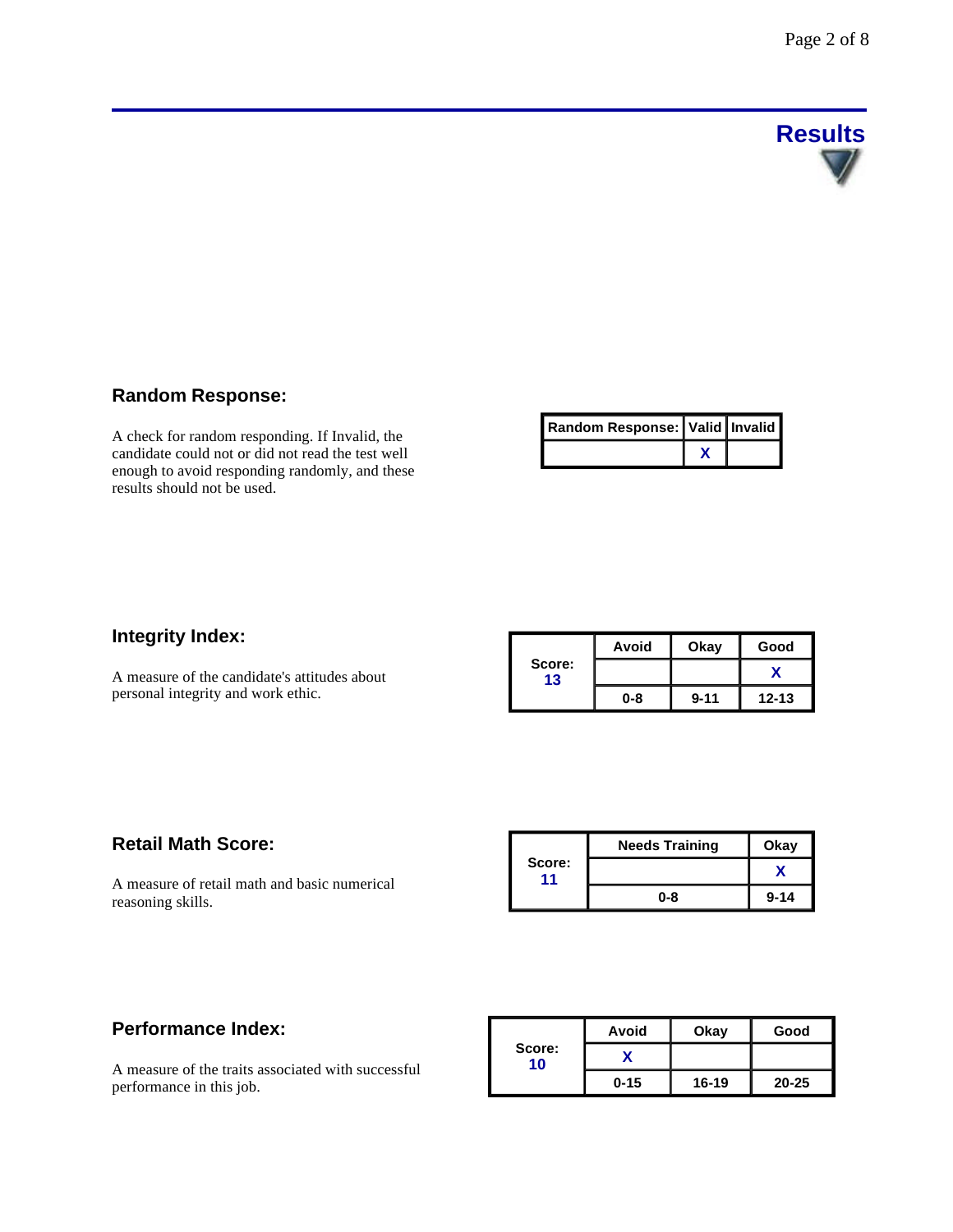# **Performance Sub-scale Analysis:**

The table presents the candidate's scores for each subscale of the Performance Index.

Flagged areas should be probed in the interview.

| <b>Subscale</b>                                                                       | Okay | Flaq* |
|---------------------------------------------------------------------------------------|------|-------|
| <b>Positive Sales Attitude</b><br>(positive attitude about the customer & sales)      | x    |       |
| <b>Persuasiveness</b><br>(persuade, influence customers & associates)                 |      | x     |
| Energy<br>(activity level; action orientation)                                        |      | x     |
| <b>Initiative</b><br>(take personal responsibility)                                   |      | x     |
| Good Judgment<br>(factual, objective thinking)                                        | x    |       |
| <b>Frustration Tolerance</b><br>(remain emotionally positive in spite of frustration) | x    |       |
| *If flagged, see interview probe suggestion(s) in later section.                      |      |       |

# **Job Task Responses:**

| How willing are you to                                                                                                | Would do it<br>and enjoy it | Would do it | Would do it, but<br>not like it | Would not want<br>to do it | Would not<br>do it |
|-----------------------------------------------------------------------------------------------------------------------|-----------------------------|-------------|---------------------------------|----------------------------|--------------------|
| Work weekdays?                                                                                                        | X                           |             |                                 |                            |                    |
| Work evenings or nights?                                                                                              |                             |             | X                               |                            |                    |
| Work weekends?                                                                                                        |                             |             | X                               |                            |                    |
| <b>Work holidays?</b>                                                                                                 |                             |             | X                               |                            |                    |
| <b>Work overtime?</b>                                                                                                 |                             |             |                                 | X                          |                    |
| Commit to being on time, every time?                                                                                  |                             | X           |                                 |                            |                    |
| Adjust work schedule on short notice?                                                                                 |                             |             | X                               |                            |                    |
| <b>Clean the store?</b>                                                                                               |                             |             | X                               |                            |                    |
| Work the cash register?                                                                                               |                             | X           |                                 |                            |                    |
| Make change & handle money?                                                                                           |                             | X           |                                 |                            |                    |
| <b>Stock merchandise?</b>                                                                                             |                             |             | X                               |                            |                    |
| Create store displays?                                                                                                |                             | X           |                                 |                            |                    |
| Work cooperatively with others?                                                                                       |                             | X           |                                 |                            |                    |
| Serve or assist customers?                                                                                            |                             |             | X                               |                            |                    |
| Handle rude customers?                                                                                                |                             |             | X                               |                            |                    |
| Make recommendations to customers?                                                                                    |                             |             |                                 | X                          |                    |
| Be required to meet sales quotas?                                                                                     |                             |             |                                 | X                          |                    |
| The table above reports the candidate's stated willingness to do tasks commonly required in jobs similar to this one. |                             |             |                                 |                            |                    |

The table above reports the candidate's stated willingness to do tasks commonly required in jobs similar to this one. Indications of reluctance should be probed during the interview.

I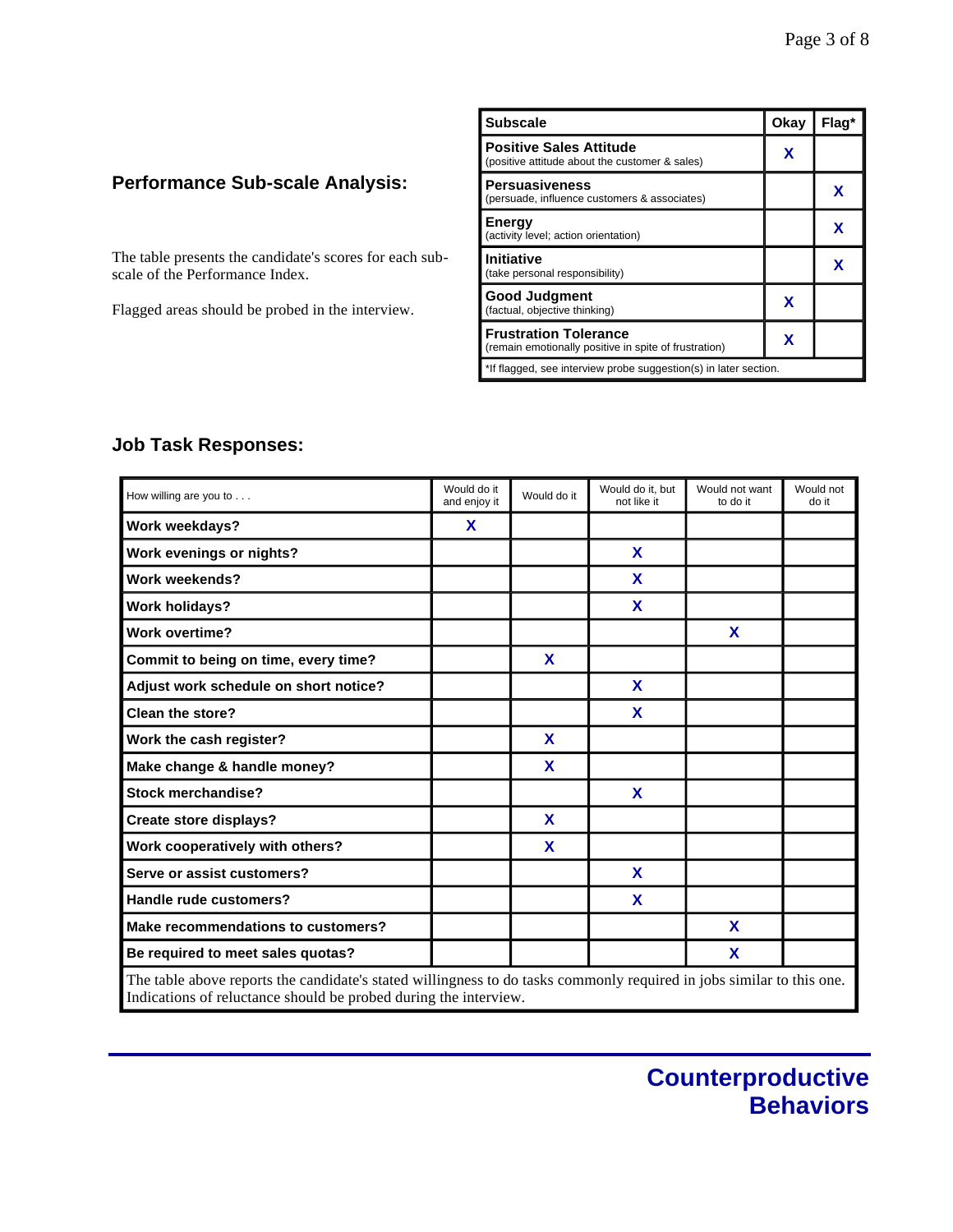

In this section, undesirable responses by the candidate to drug use, theft, job commitment, work ethic, resistance to direction, safety, etc. questions are presented. The total number of survey questions for each topic is given in parenthesis. The candidate selected an undesirable response to the following:

#### **SAFETY (4 possible questions)**

• Most safety rules are more trouble than they are worth. . . **Agree** 



### **Preparation:**

- Review the application form
- Review the SELECT test results

# **STEP 1: Open the Interview**

Hello, my name is \_\_\_\_\_\_\_\_\_\_\_ and I'm the \_\_\_\_\_\_\_\_\_\_\_\_\_(your position). We're glad that you are interested in this position. The purpose of this interview is to learn more about you and your work experiences. I will be asking you some questions about your previous experience, how you approach certain things, etc. You will probably see me jotting down some notes -- that's to help me remember better what you said after the interview is over. There are no correct or incorrect answers, what we want is to learn more about you. At the end, I'll leave some time to answer any questions you might have. If you are ready, we can begin.

# **STEP 2: Review the Application and Investigate Potential Problem Areas**

| All blanks completed?                | Employment gaps?                      |
|--------------------------------------|---------------------------------------|
| __Application signed?                | Extremely high or low earnings?       |
| Several jobs in the last 2 years?    | Earnings show progress?               |
| Vague reasons for leaving $job(s)$ ? | Can complete all essential functions? |

#### *Example Questions:*

I see that you were unemployed from \_\_\_\_\_to \_\_\_\_\_. Please tell me about this period of unemployment.

I see that you left your previous employer for personal reasons. Would you explain further?

I noticed that you have changed jobs frequently in the recent past. Why?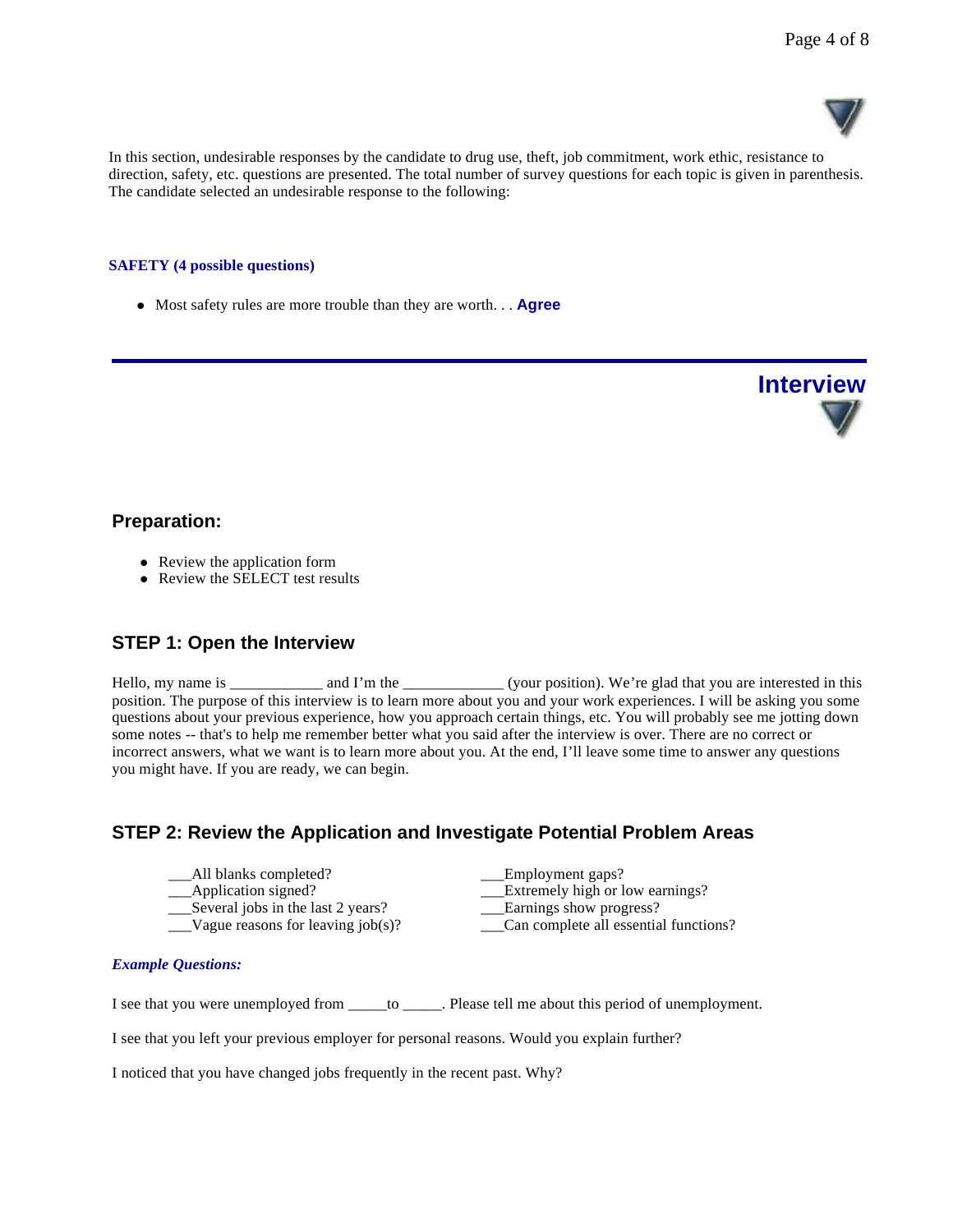# Page 5 of 8

# **STEP 3: Review SELECT Flags and Begin In-depth Questions**

While asking the following interview questions, be sure to listen and probe in the following areas highlighted by SELECT:

- Low Persuasiveness
- Low Energy Level
- Low Self Reliance

**1.** Tell me briefly about your last job? Which aspects did you like most? Why? Also, which did you like the least? Why?

**2.** Have you ever worked in a sales job? Did you have quotas? How were you paid? Hourly? Commission? How well did you do?

**3.** What type of boss do you prefer and why?

**4.** What type of people do you like to work with? Why?

**5.** What kinds of things frustrate or irritate you at work? How do you handle them? Please give me an example.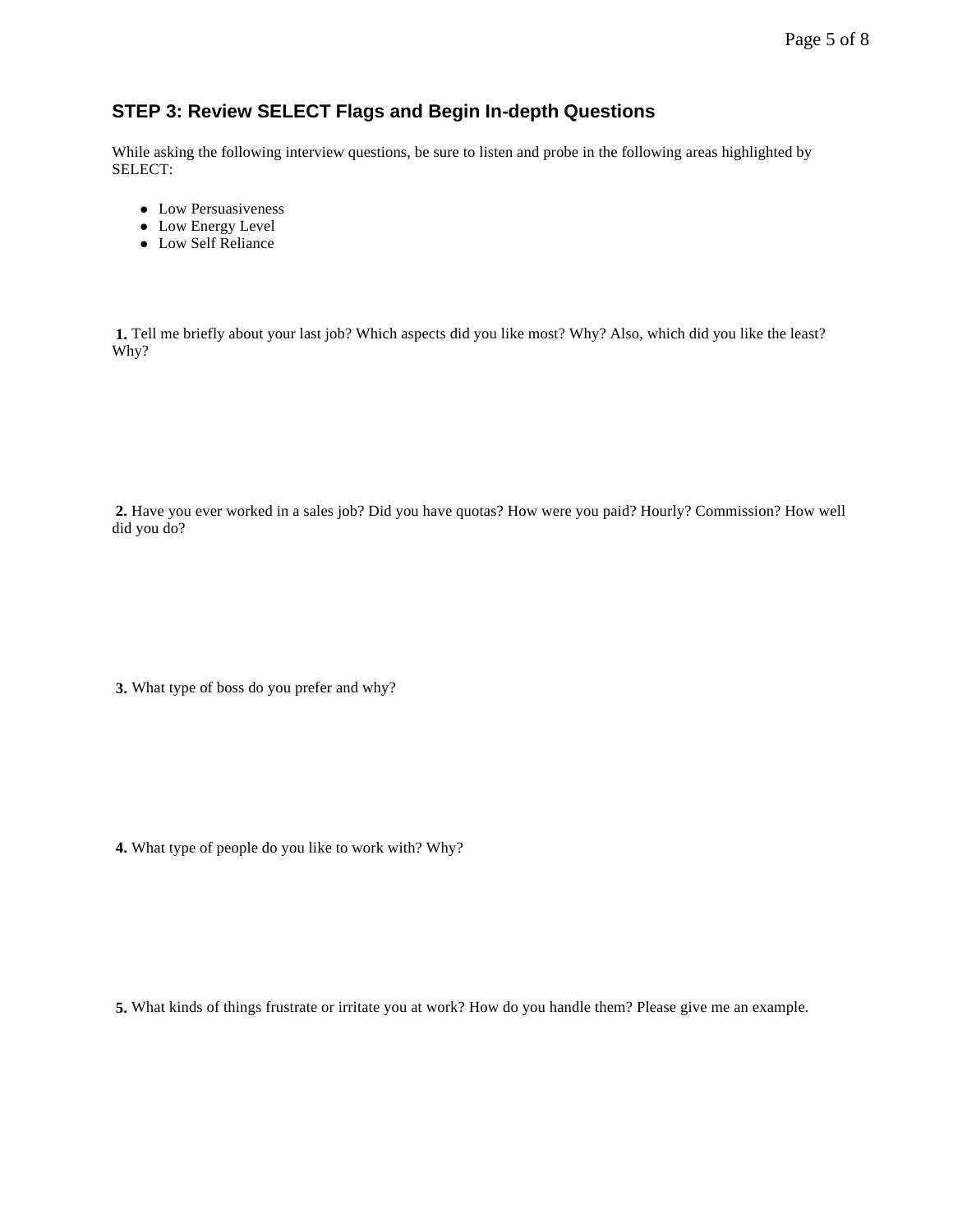**6.** Think about the last time that you received negative feedback from someone. What was the feedback and how did you respond?

**7.** Describe for me how you would approach a customer at our store. What would you say?

**8.** What did/would you do if a customer did not want to buy your product or service?

**9.** Sooner or later we all have to deal with a customer who has unreasonable demands. Think of a time when you had to deal with an unreasonable request. What did you do?

#### *If you are still concerned about the Performance Flag areas, here are some additional questions to ask:*

*Low Persuasiveness:* Tell me about situations in which you were required to influence the decisions or actions of others. When are you convincing? When are you not? (Listen for an ability to persuade customers and others to do something.)

*Low Energy Level:* Describe your preferred work pace. In what types of work situations would you like to be more energetic? (Listen for answers that suggest that the candidate can't handle the pace of the job, or can't self-start to get the job done.)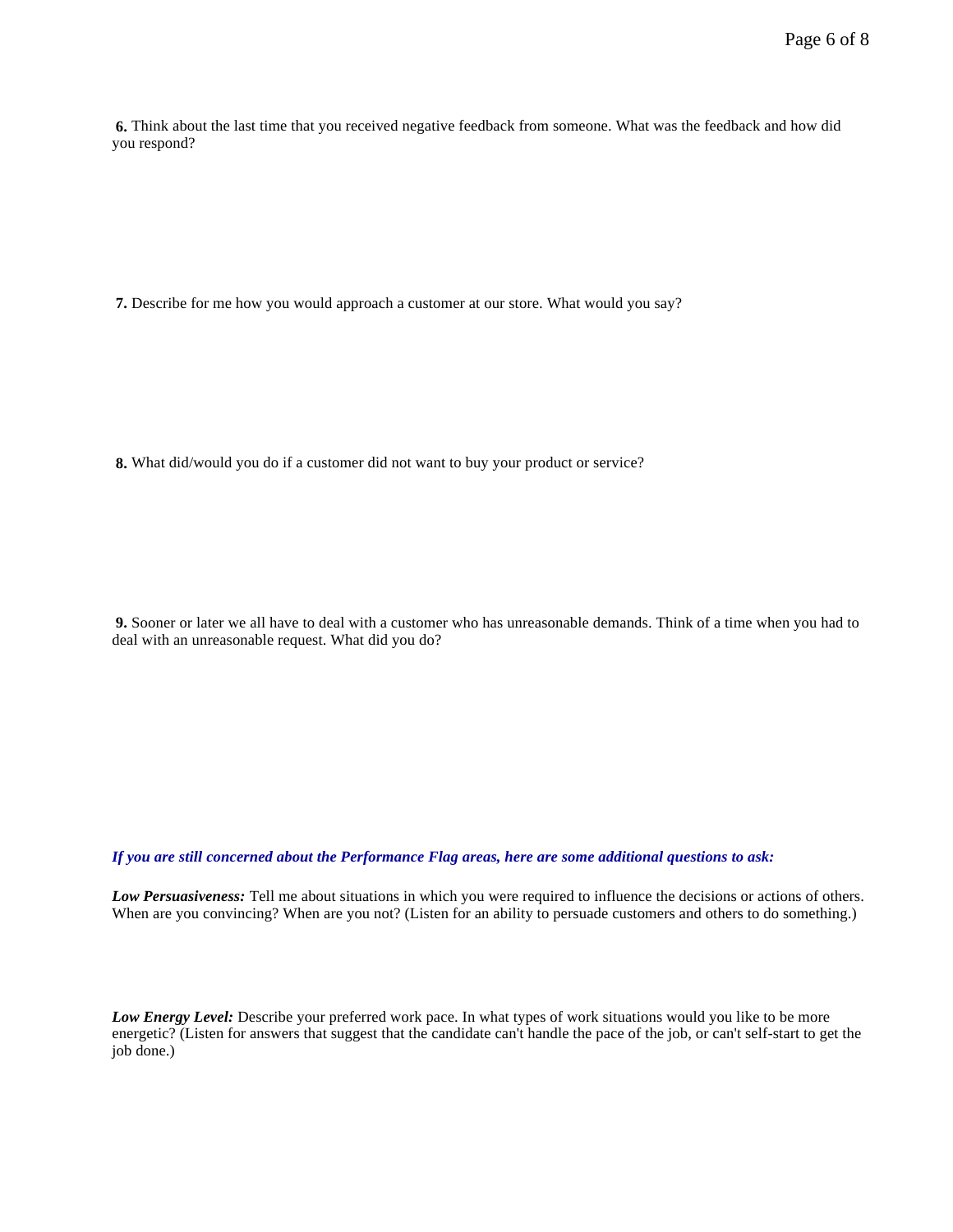ı

*Low Self Reliance:* In your previous jobs, what types of decisions did you typically make? What issues were involved? How did you make your decisions? (Listen for a willingness to rely on self in making decisions versus a tendency to look to others to decide.) Please describe a recent situation for which you assumed personal responsibility for making a decision or taking an action. (Listen for indications of active pursuit of increased responsibility versus passive acceptance.)

# **STEP 4: Conclude the Interview**

Those are all the questions that I have for you. I appreciate the time that you have given to me. Is there anything that you would like to ask me?

# **STEP 5: Make the Hiring Decision**

- Resist the temptation to hire someone just because you need to fill the job. You are likely to pay for a hiring mistake both in money and time.
- Focus on how well the candidate fits the demands of the job, not how much you like the candidate's personality or how much you have in common with the candidate.
- l The selection process is designed as an aid to the well-reasoned judgment of a hiring manager, not a replacement for this judgment. In the end, every hiring decision is a judgment call. Use the tools provided in this process to inform your decision, not make it for you.

| write your comments in the appropriate Recommendation box. In addition, write your initials in<br>the Initials column. |                       |                   |                         |                 |
|------------------------------------------------------------------------------------------------------------------------|-----------------------|-------------------|-------------------------|-----------------|
| <b>Actions</b>                                                                                                         | <b>Recommendation</b> |                   |                         | <b>Initials</b> |
| <b>Review Application</b>                                                                                              | Not Acceptable        | Some Reservations | <b>Consider Further</b> |                 |
| <b>Prescreen (Optional)</b>                                                                                            | Not Acceptable        | Some Reservations | <b>Consider Further</b> |                 |
| <b>Test Candidate &amp; Review the</b><br><b>SELECT Report</b>                                                         | Not Acceptable        | Some Reservations | <b>Consider Further</b> |                 |
| <b>Behavioral Interview</b>                                                                                            | Not Acceptable        | Some Reservations | Acceptable              |                 |
|                                                                                                                        | Not Acceptable        | Some Reservations | Acceptable              |                 |

*Use the following checklist to guide your decision. Please indicate your recommendation and*